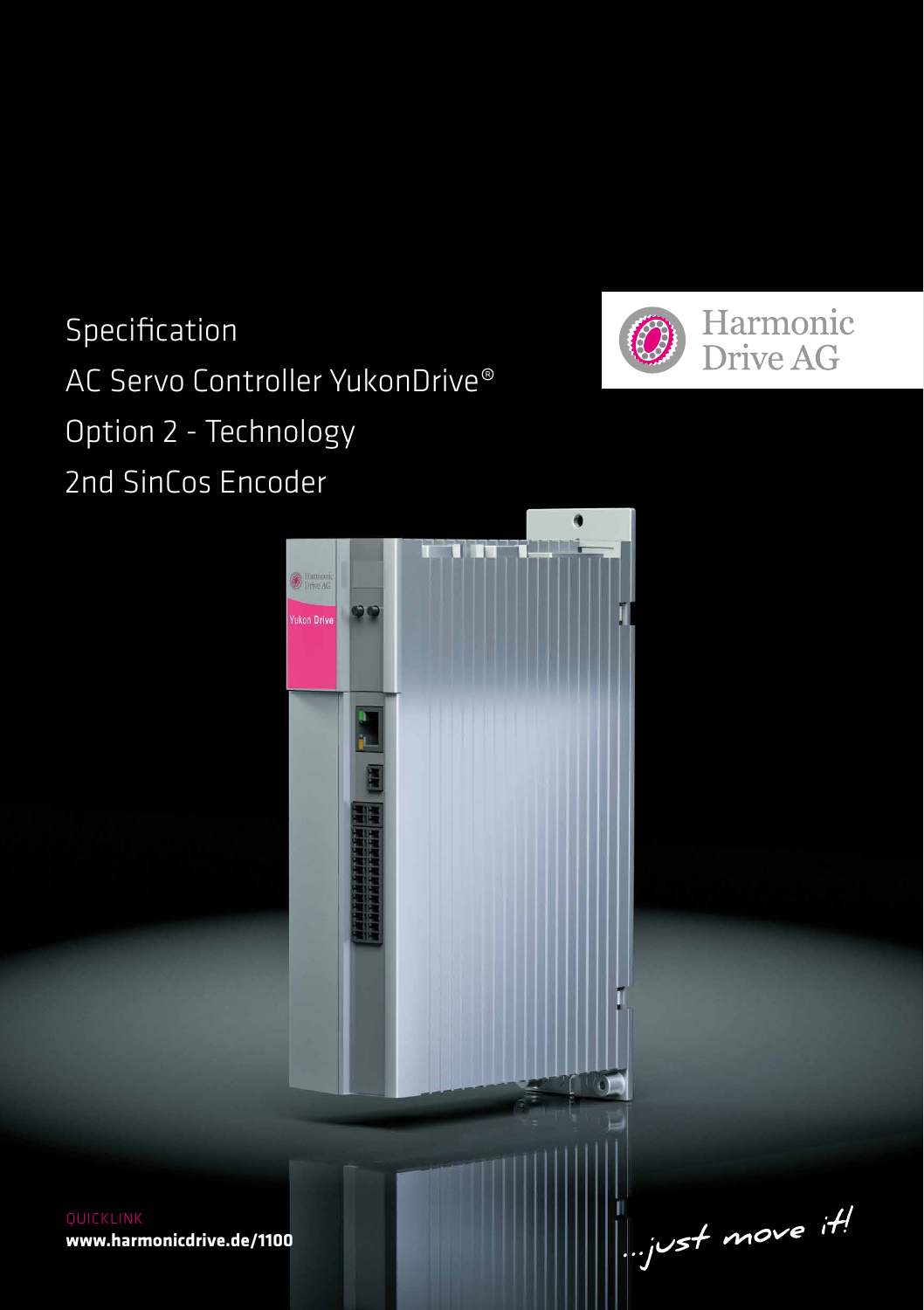# Content

| 1.2.1 |  |
|-------|--|
| 1.7.7 |  |
| 1.2.3 |  |
| 1.2.4 |  |
|       |  |
|       |  |
|       |  |
|       |  |
| 1.4.3 |  |
| 1.5   |  |
| 1.5.1 |  |
|       |  |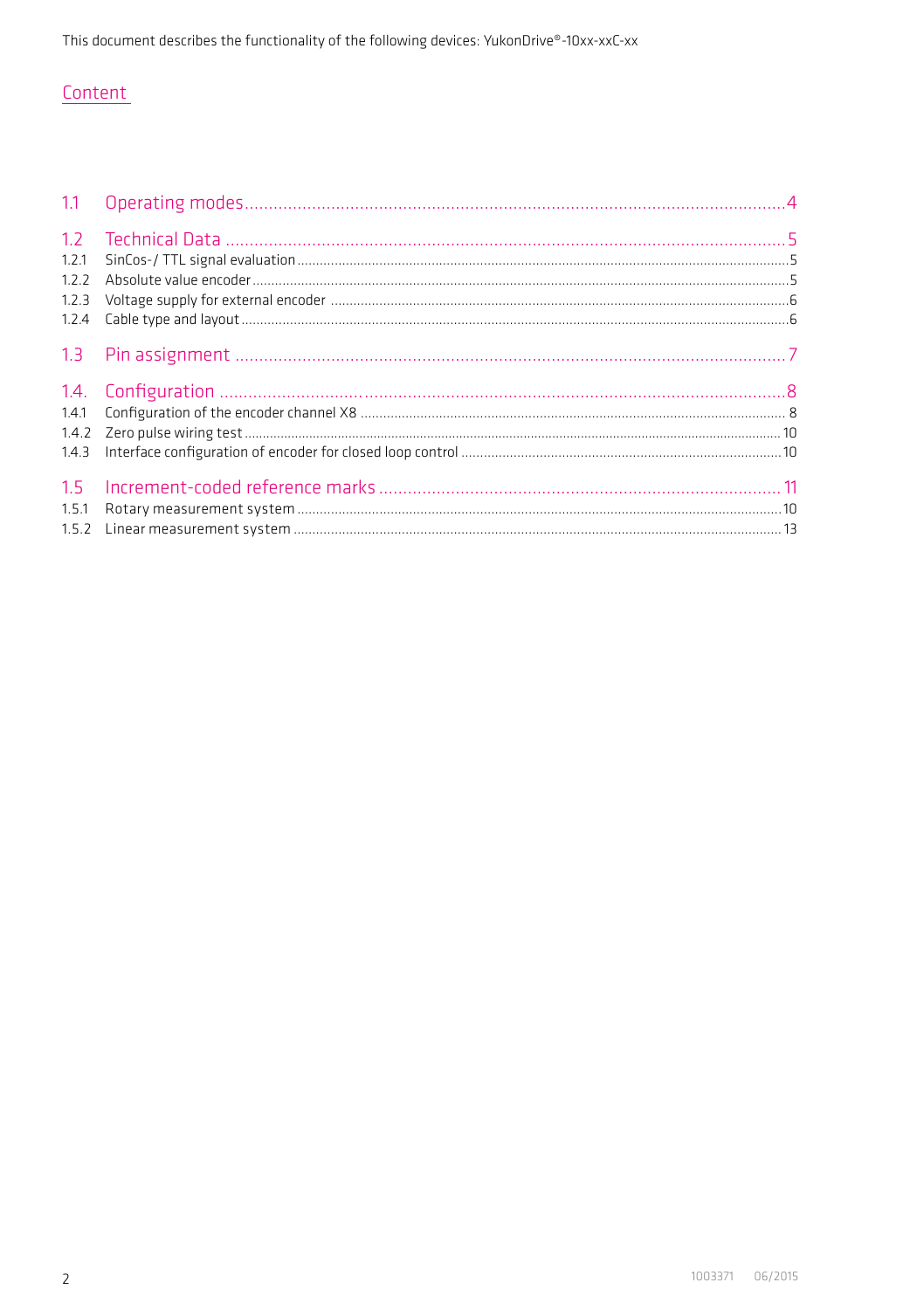### Note:

This document does not replace the YukonDrive® Operating Manual. Please be sure to observe the information contained in the "For your safety", "Intended use" and "Responsibility" sections of the Operating Manual (ID no.: 1003370). For information on installation, setup and commissioning, and details of the warranted technical characteristics of the YukonDrive®, refer to the additional documentation (Operating Manual, User Manual, etc.).

We reserve the right to make technical changes.

The content of our specification was compiled with the greatest care and attention, and based on the latest information available to us. We should nevertheless point out that this document cannot always be updated in line with ongoing technical developments in our products. Information and specifications may be subject to change at any time. Please visit www.harmonicdrive.de for details of the latest versions.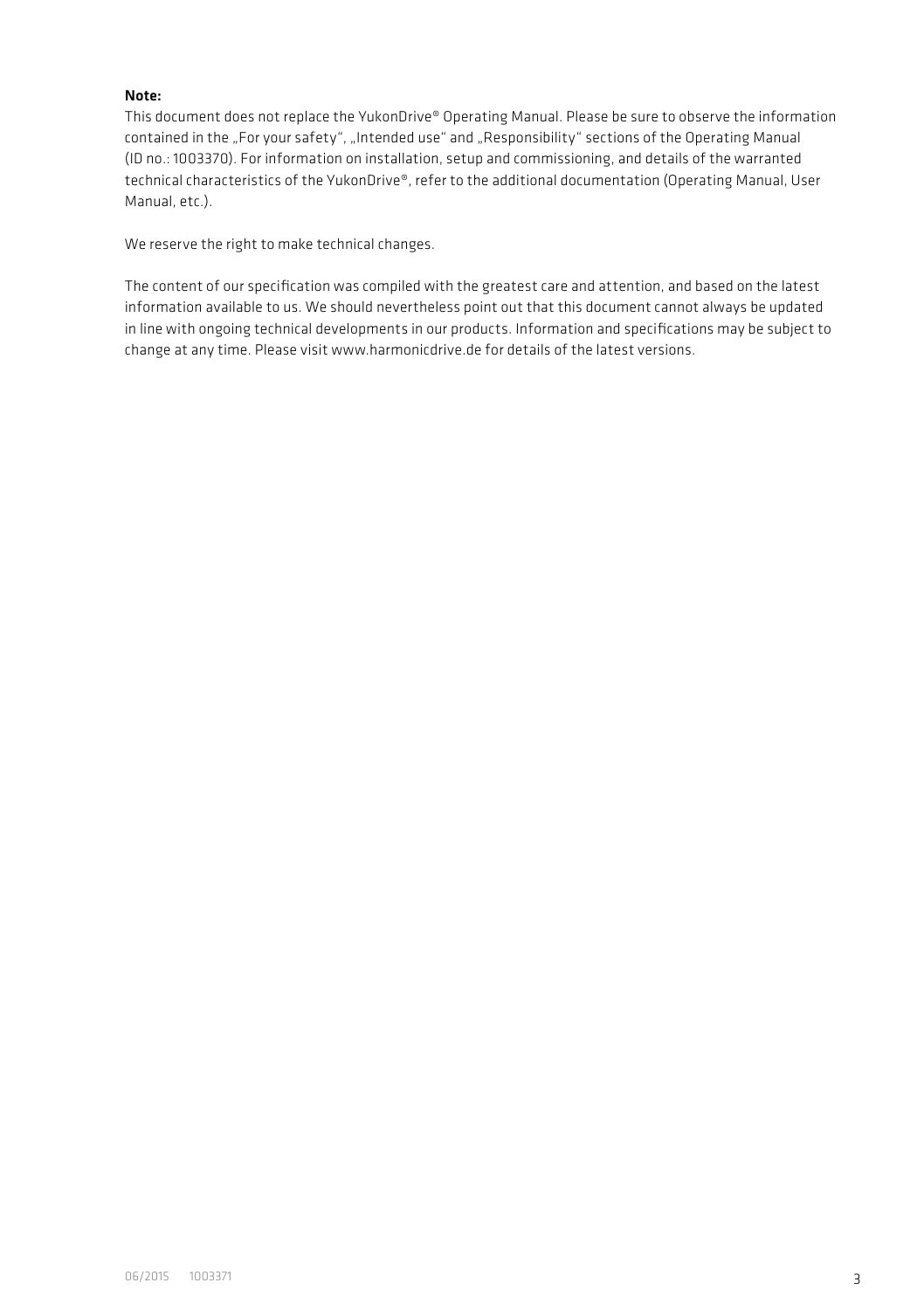# 1.1 Operating modes

Sine / Cosine encoders are designed as optical encoders, and meet the highest accuracy demands. They emit two sinusoidal, 90° offset signals, A and B, which are scanned by analog/digital converters. The signal periods are counted and the phase angles of signals A and B are used to calculate the rotation and count direction.

### Digital Interface:

The digital time-discrete interface is based on a transfer protocol. The current positional information is transmitted from the encoder to the receiver. This may be done either serially or in parallel. As the transfer only takes place at certain times, it is a time-discrete interface.

Encoders are specified in terms of their rated voltage and current consumption, and the pin assignment. Maximum permissible cable lengths are additionally specified.

Encoder interface X8 enables the evaluation of the following encoder types. For the technical specifications of the various encoder types refer to the documentation from the encoder manufacturers.

## Table 4.1 Suitable encoder types on X8

| <b>Illustration</b> |    | <b>Function</b>                                                                                                                       |
|---------------------|----|---------------------------------------------------------------------------------------------------------------------------------------|
|                     | Х8 | Sin/Cos-encoder with zero pulse: e.g. Heidenhain ERN1381, ROD486                                                                      |
| Geber/              |    | Heidenhain SinCos encoder with EnDat interface:<br>e. g. 13 bit single-turn encoder (ECN1313) and 25 bit multi-turn encoder (EQN1325) |
|                     |    | Heidenhain encoder with purely digital EnDat interface: e. g. 25 bit single-turn encoder and 12 bit multi-turn<br>encoder (EQN 1337)  |
|                     |    | SinCos encoder with SSI interface: z. B. 13 Bit Singleturn- und 25 Bit Multiturn-Geber (ECN413-SSI, EQN425-SSI)                       |
|                     |    | Encoder with purely digital SSI interface: e. g. Kübler encoder 12 bit single-turn and 12 bit multi-turn (F3663.xx1x.<br>B222)        |



Only one encoder with a purely digital EnDat or SSI interface can be used on connector X8 or X7 (see Operation Manual).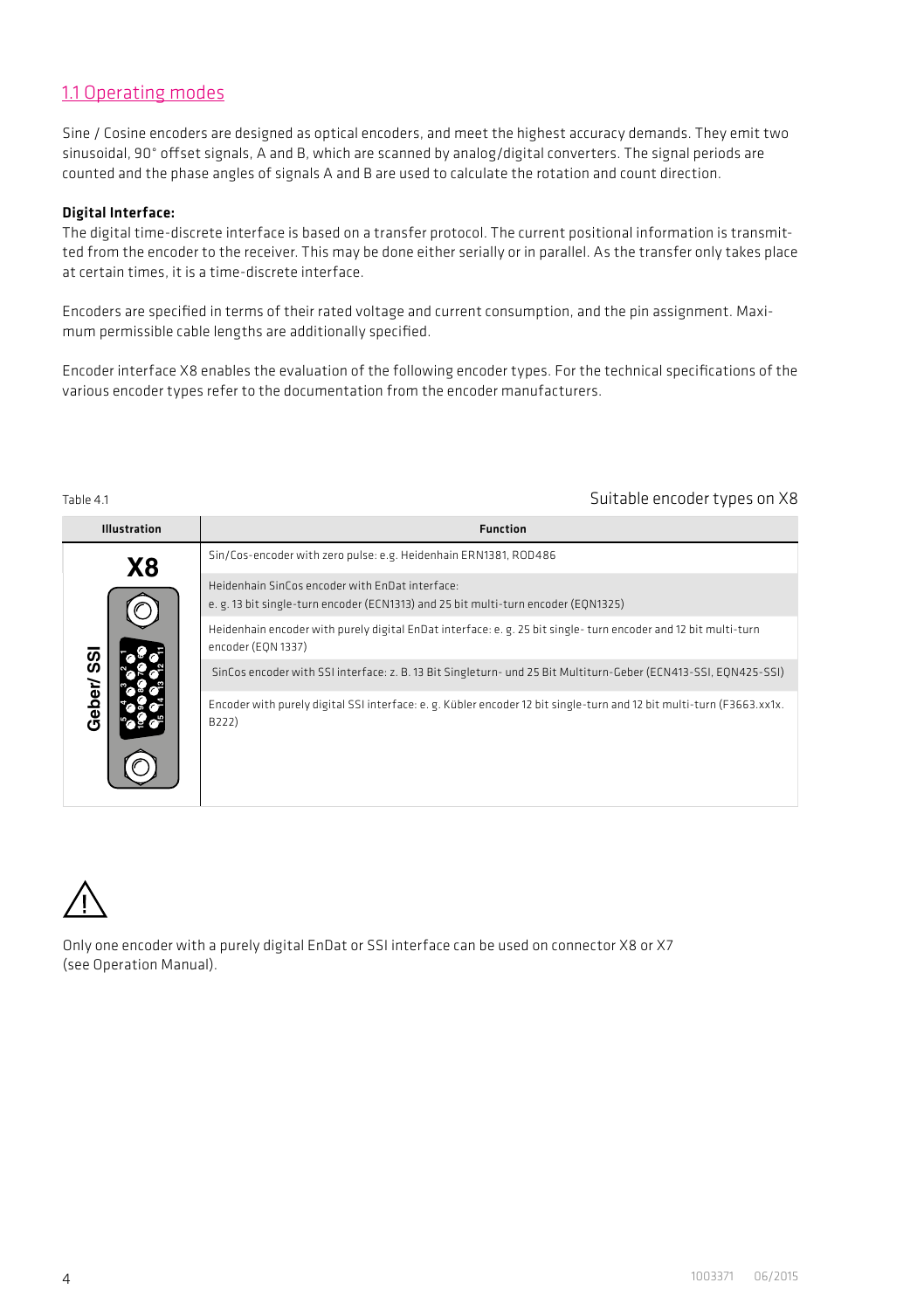# 1.2 Technical Data

# 1.2.1 SinCos-/ TTL signal evaluation

# Table 5.1 SinCos- / TTL encoder input on X8

|                                     | Specification                                                                 |         |  |  |
|-------------------------------------|-------------------------------------------------------------------------------|---------|--|--|
|                                     | Differential voltage input. RS422-compatible; Pay attention to voltage range! |         |  |  |
| Interface                           | Max. cable length: 10 m<br>$\bullet$                                          |         |  |  |
|                                     | Connector: 15-pin D-SUB. High-Density. female<br>$\bullet$                    |         |  |  |
|                                     | Surge terminating impedance built-in to device: 120 0<br>$\bullet$            |         |  |  |
|                                     | min.                                                                          | max.    |  |  |
| Input frequency                     | 0 Hz                                                                          | 500 kHz |  |  |
| Input voltage                       |                                                                               |         |  |  |
| Differential switching level "High" | $+0.1V$                                                                       |         |  |  |
| Differential switching level "Low"  |                                                                               | $-0.1V$ |  |  |
| Signal level reffered to ground     | 0V                                                                            | $+5V$   |  |  |

# 1.2.2 Absolute value encoder

# Table 5.2 **Table 5.2 Absolute value encoder input on X8**

|                                     | Specification                                                                                                                                                   |         |                                    |
|-------------------------------------|-----------------------------------------------------------------------------------------------------------------------------------------------------------------|---------|------------------------------------|
| Interface                           | RS485-complian<br>$\bullet$<br>Connector: 15-pin D-SUB. High-Density. female<br>$\bullet$<br>Surge terminating impedance built-in to device: 120 0<br>$\bullet$ |         |                                    |
| Pulse frequency                     | min.                                                                                                                                                            | max.    |                                    |
| EnDat                               |                                                                                                                                                                 | 2 MHz   |                                    |
| SSI                                 |                                                                                                                                                                 | 1 MHz   |                                    |
| Output voltage                      | min.                                                                                                                                                            | max.    |                                    |
| Signal level reffered to ground     | 0V                                                                                                                                                              | $+3.3V$ |                                    |
| Differential output voltage IUI     | 1.5V                                                                                                                                                            | 3.3V    | Surge impedance $\geq$ 57 $\Omega$ |
| Input voltage                       | min.                                                                                                                                                            | max.    |                                    |
| Differential switching level "High" | $+0.2V$                                                                                                                                                         |         |                                    |
| Differential switching level "Low"  |                                                                                                                                                                 | $-0.2V$ |                                    |
| Signal level referred to ground     | $-7V$                                                                                                                                                           | $+12V$  |                                    |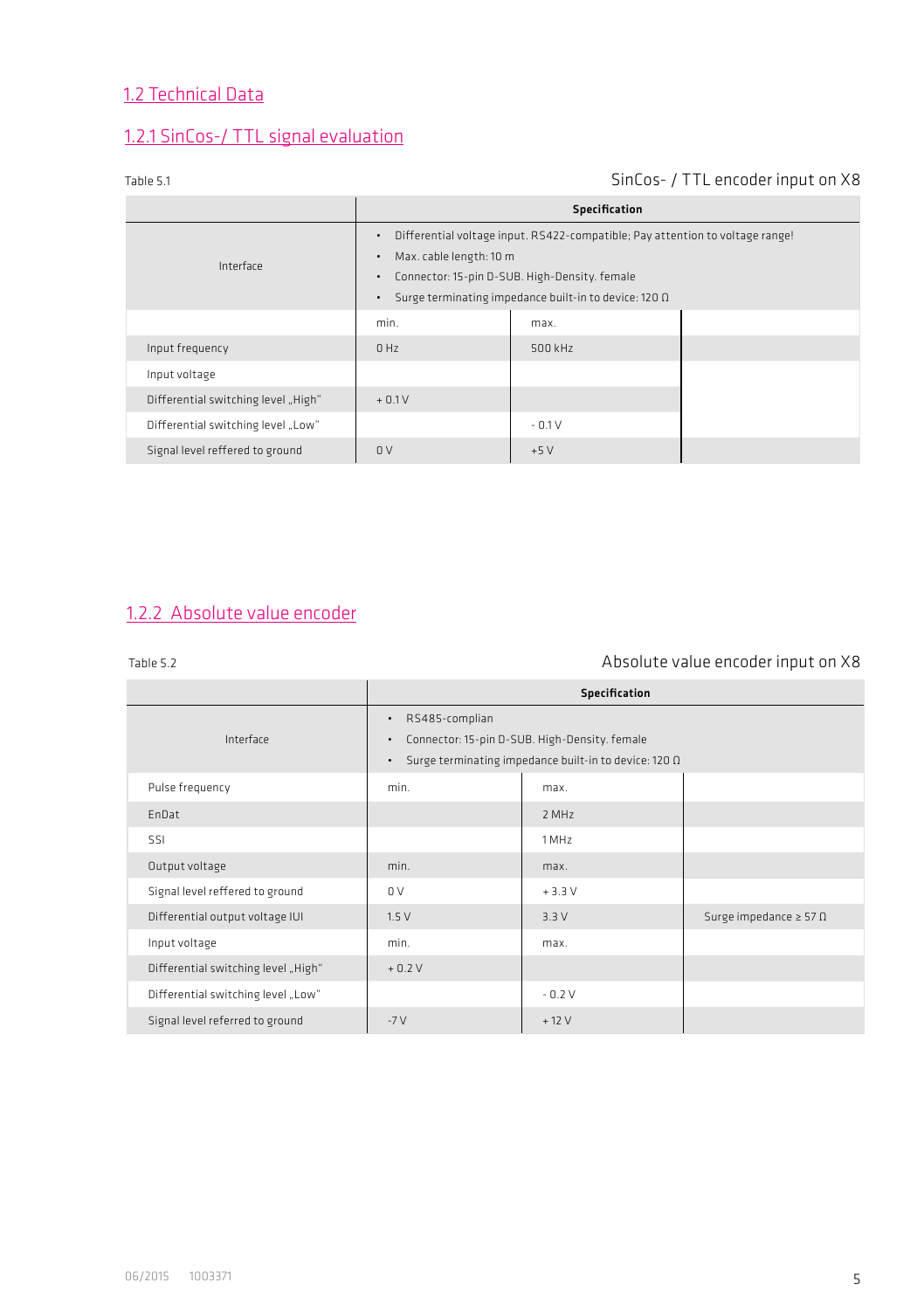# 1.2.3 Voltage supply for external encoder

|                                                      |          | Specification |       |
|------------------------------------------------------|----------|---------------|-------|
|                                                      | min.     | max.          | typ.  |
| Output voltage with SinCos, TTL, EnDat, SSI encoders | $+4.75V$ | $+5.25V$      | $+5V$ |
| Output current with SinCos, TTL, EnDat, SSI encoders |          | 250 mA        |       |

# Table 6.1 Voltage supply for external encoders on X8

### Note:

The encoder supply at X8/3 is short-circuit proof in 5 V operation. The controller remains in operation, enabling the generation of a corresponding error message when evaluating the encoder signals.

Encoders with a power supply of  $5 \vee \pm 5$ % must have a separate sensor cable connection. The encoder cable detects the actual supply voltage at the encoder, thereby compensating for the voltage drop on the cable. Only use of the sensor cable ensures that the encoder is supplied with the correct voltage. The sensor cable must always be connected. If a SinCos encoder is not delivering sense signals, connect pins 12 and 13 (+ / -Sense) to pins 3 and 8 (+ 5 V/ GND) on the encoder cable end.

# 1.2.4 Cable type and layout

The cable type should be chosen as specified by the motor/encoder manufacturer.

### The following conditions must be met:

- Use only shielded cables.
- Shield on both sides.
- Interconnect the differential track signals A, B, R or DATA and CLK by twisted-pair cables.
- Do not separate the encoder cable, for example to route the signals via terminals in the switch cabinet.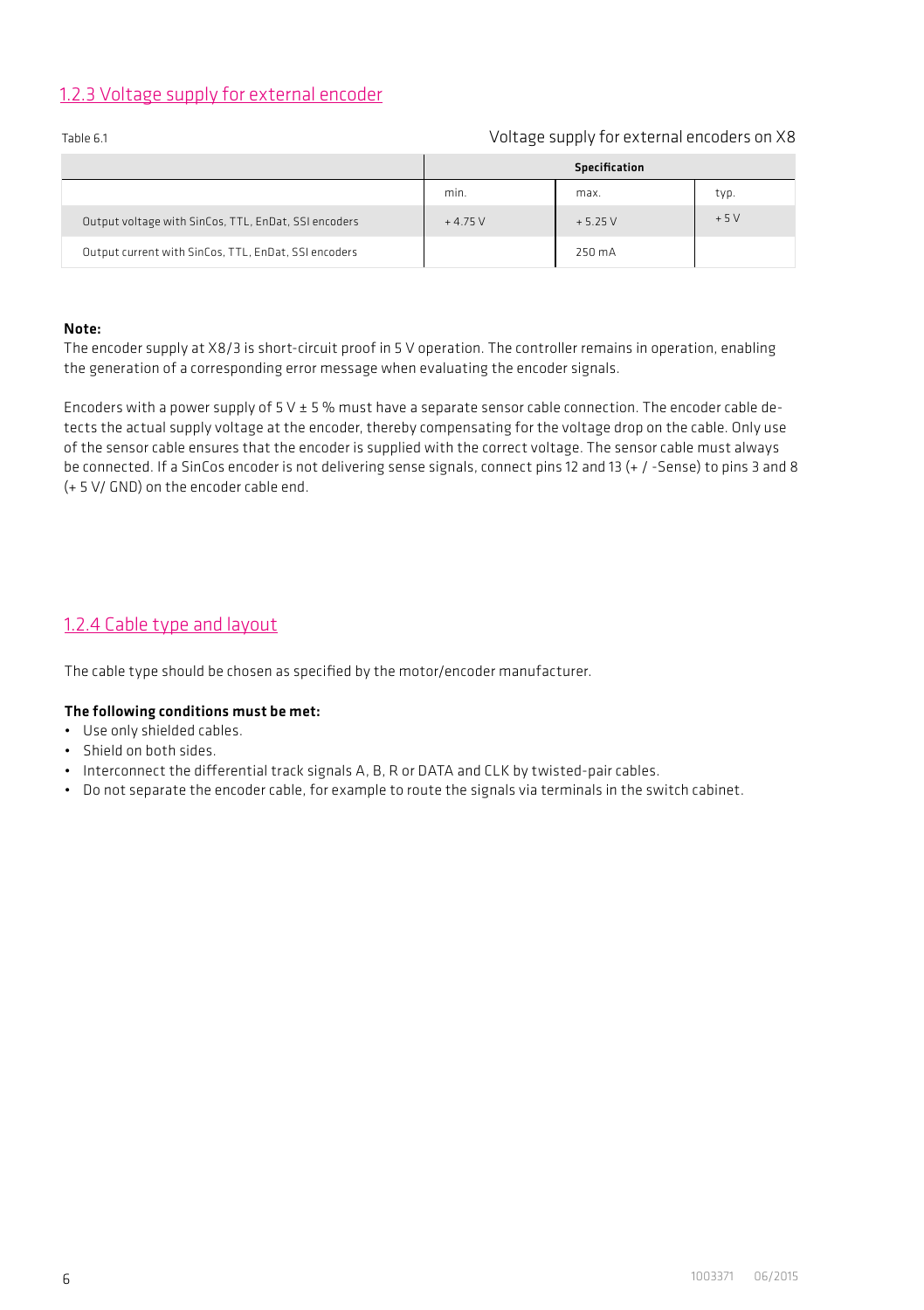# 1.3 Pin assignment

The assignment of the 15-pin D-Sub female connector on slot X8 is set out in the following table:

Table 7.1 **Table 7.1** Pin assignment of the SinCos module on X8

| Connection     | Pin            | SinCos-/TTL encoder<br>Signal | Absolute value<br>encoder SSI, EnDat<br>Signal |
|----------------|----------------|-------------------------------|------------------------------------------------|
|                | $\mathbf{1}$   | Track A -                     |                                                |
|                | $\mathsf{2}$   | Track A +                     |                                                |
|                | 3              | $+5V$<br>Encoder supply       |                                                |
|                | $\sqrt{4}$     |                               | DATA +                                         |
| X <sub>8</sub> | 5              |                               | DATA -                                         |
|                | 6              | Track B -                     |                                                |
|                | $\overline{7}$ | $\overline{\phantom{a}}$      |                                                |
| Encoder/TTL    | 8              | GND                           |                                                |
|                | 9              | $R -$                         |                                                |
|                | 10             | $R +$                         |                                                |
|                | 11             | Track B+                      |                                                |
|                | 12             | Sense +                       |                                                |
|                | 13             | Sense -                       |                                                |
|                | 14             |                               | $CLK +$                                        |
|                | 15             |                               | $CLK -$                                        |
|                |                |                               |                                                |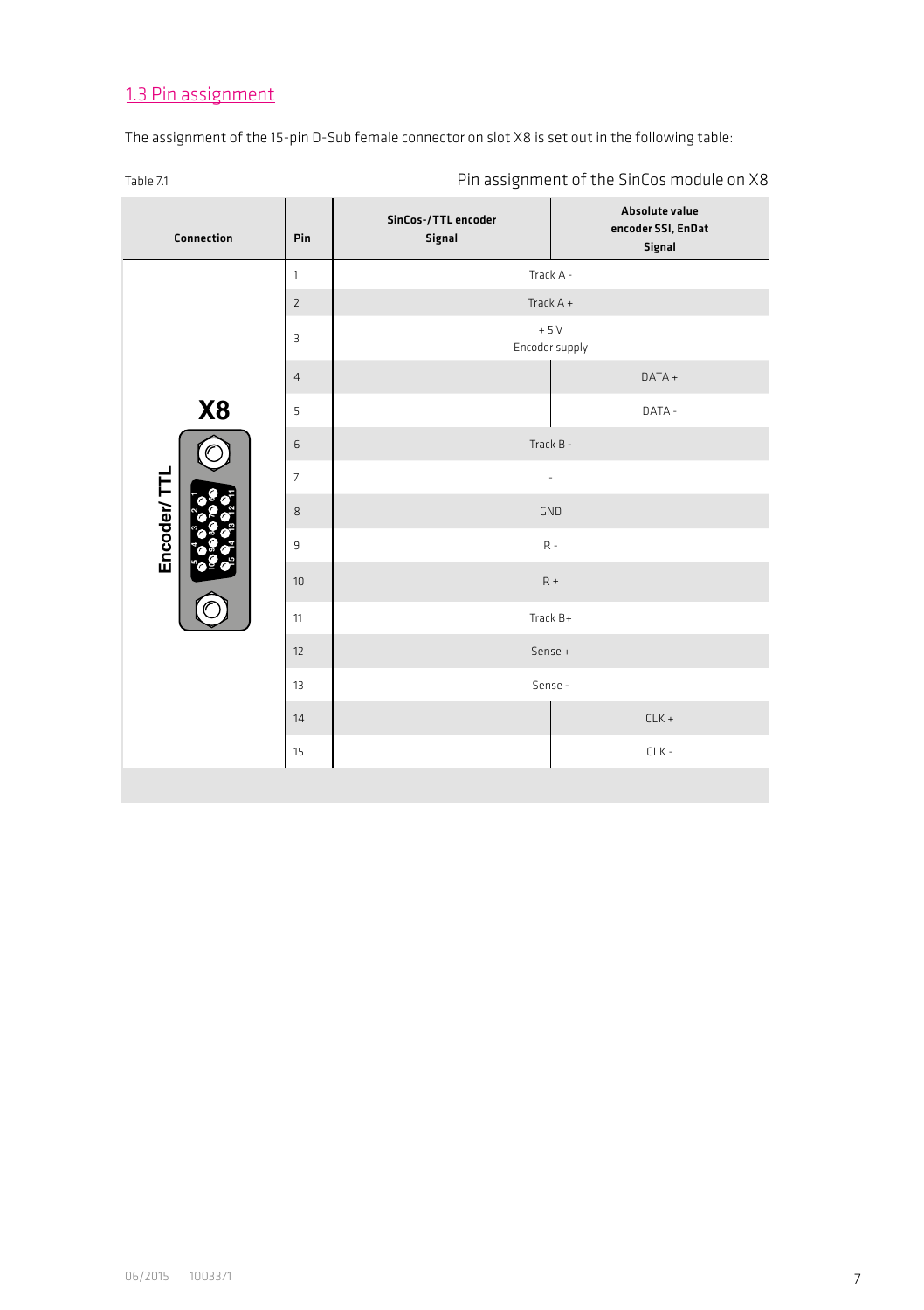# 1.4 Configuration

# 1.4.1 Configuration of the encoder channel X8

# Illustration 8.1 Configuration encoder channel X8



### Note:

When using an encoder with incremental tracks (SinCos signal), P 0507 must be set to (1). Selector P 0570 is set to the desired encoder interface.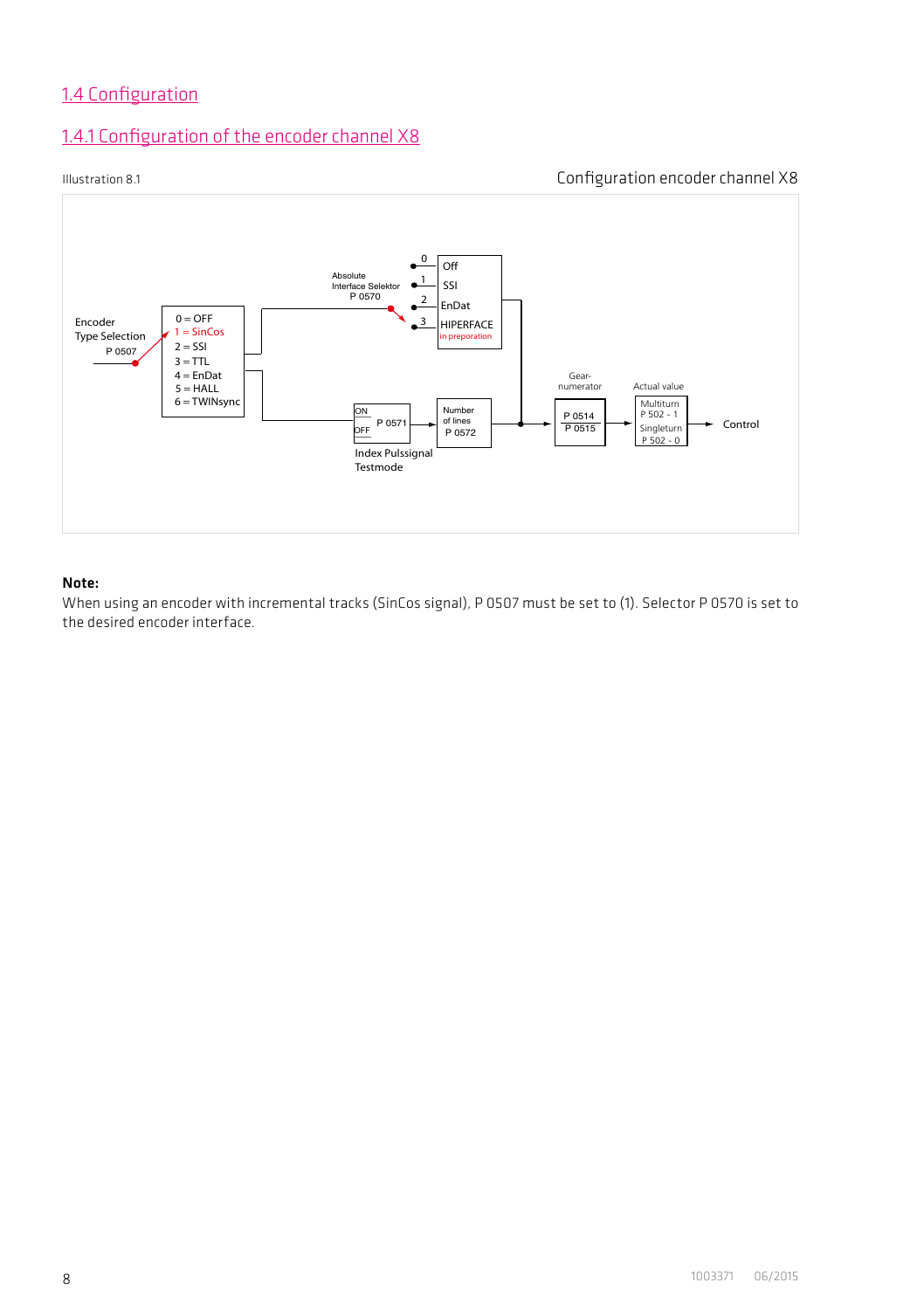# Table 9.1 **Basic setting of encoder channel**

| Parameter no. | <b>Setting</b>                          | <b>Designation in DMS</b>                           | <b>Function</b>                                                                                              |  |
|---------------|-----------------------------------------|-----------------------------------------------------|--------------------------------------------------------------------------------------------------------------|--|
| P 0502        |                                         | ENC_CH3_ActVal                                      | Actual value parameter: Raw data of<br>single-turn and multi-turn information<br>to test encoder evaluation. |  |
| (0)           | 0000hex                                 | Singleturn                                          | The raw data are displayed after the<br>electronic gearing and before the scaling<br>(see illustration 8.1). |  |
| (1)           | 0000hex                                 | Multiturn                                           |                                                                                                              |  |
| P 0507        |                                         | ENC-CH3-Sel                                         | Selection of encoder                                                                                         |  |
| (0)           | OFF                                     | No function                                         | No function                                                                                                  |  |
| (1)           | SinCos-encoder                          | SinCos                                              | SinCos selection                                                                                             |  |
| (2)           | SSI-encoder                             | SSI                                                 | SSI-selection                                                                                                |  |
| (3)           | TTL-encoder                             | <b>TTL</b>                                          | TTL-selection                                                                                                |  |
| (4)           | EnDat 2.1/2.2                           | EnDat                                               | EnDat-selection                                                                                              |  |
| (5)           | TTL- encoder with<br>commutation tracks | TTL_COM                                             | Function not supported                                                                                       |  |
| (6)           | TWINsync                                | TWINsync                                            | Function not supported                                                                                       |  |
| P 0514        | $-(2^{15})+(2^{15}-1)$                  | ENC_CH3_Num                                         | Numerator of encoder gearing                                                                                 |  |
| P 0515        | $1(2^{31}-1)$                           | ENC_CH3_Denom                                       | Denominator of encoder gearing                                                                               |  |
| P 0570        |                                         | Absolute Position Interface select                  | Absolute interface selector                                                                                  |  |
| (0)           | OFF                                     |                                                     | No evaluation                                                                                                |  |
| (1)           | SSI                                     |                                                     | SSI-Interface                                                                                                |  |
| (2)           | EnDat                                   |                                                     | EnDat-Interface                                                                                              |  |
| (3)           |                                         |                                                     | Not implemented                                                                                              |  |
| P 0571        |                                         | ENC_CH3_NpTest                                      | Zero pulse wiring test<br>(more details following)                                                           |  |
| (0)           | <b>OFF</b>                              | No function                                         | No function                                                                                                  |  |
| (1)           | 0 <sub>N</sub>                          | ENABLE_ISR                                          | Zero pulse test mode active                                                                                  |  |
| P 0572        |                                         | ENC_CH3_Lines                                       | Setting of number of lines (max. 65536)<br>of encoder per motor revolution                                   |  |
| P 0573        |                                         | Number of Multi Turn Bits                           | Number of bits of multi-turn information                                                                     |  |
| P0574         |                                         | Number of SingleTurn Bits                           | Number of bits of single-turn information                                                                    |  |
| <b>P0575</b>  |                                         | Code Select (SSI Absolut Position Interface)        | Selection of code with which the SSI<br>encoder is to be evaluated                                           |  |
| (0)           |                                         | Binary coded data                                   | Evaluation of the binary code                                                                                |  |
| (1)           |                                         | Gray coded data                                     | Evaluation of the gray code                                                                                  |  |
| P 0577        |                                         | <b>Encoder Observation Minimum</b><br>$sqrt(a2+b2)$ | Sensitivity for encoder monitoring                                                                           |  |
| P0630         |                                         | Nominal increment A of reference marks              | Setting of the increment-coded reference<br>marks. These values are given on the                             |  |
| P 0631        |                                         | Nominal increment B of reference marks              | encoder data sheet.                                                                                          |  |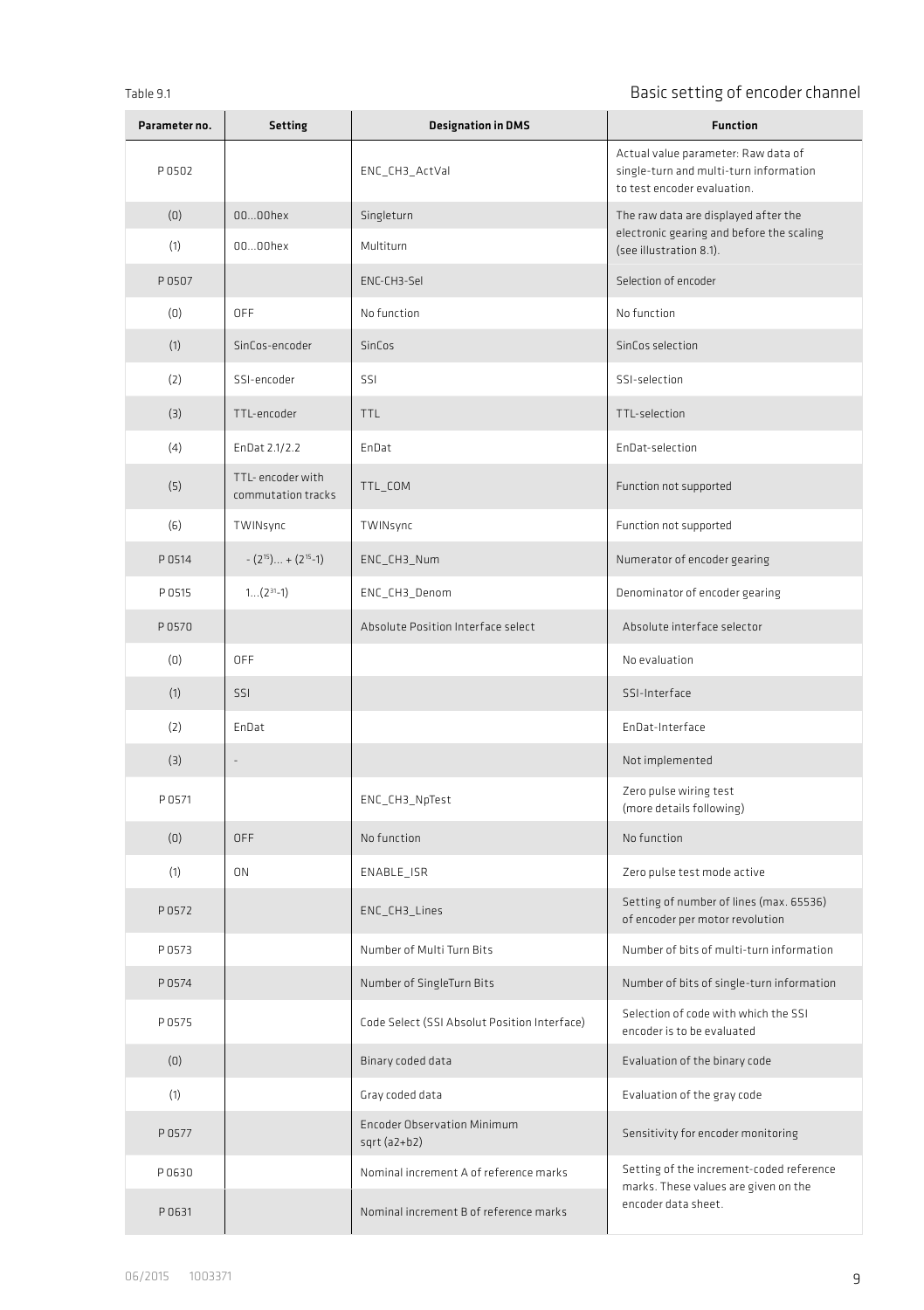# 1.4.2 Zero pulse wiring test

To enable evaluation for the wiring test parameter P 0571 = ON (1) is set. On the oscilloscope it can then be depicted with the measurement variables CH3-Np. To make the zero pulse clearly visible, the measurement variable remains at High level until the next zero pulse appears. Conversely, the measurement variable remains at Low level until another zero pulse appears.



Note: In zero pulse test mode zero pulse evaluation of homing runs is disabled.

# 1.4.3 Interface configuration of encoder for closed loop control

By way of P 0520, P0521, P0522 the physical encoder interface is adapted to the current, speed or position controller.

### Table 10.2 Encoder configuration

| Parameter no. | <b>Setting</b>  | <b>Designation in DMS</b>                                                         | <b>Function</b>                                                                                                                 |
|---------------|-----------------|-----------------------------------------------------------------------------------|---------------------------------------------------------------------------------------------------------------------------------|
| P0520         |                 | ENC MCon:<br>Encoder: Channel Select for Motor<br>Commutation and Current control | Selection of encoder channel for<br>commutation angle and current control.<br>Feedback signal for field-oriented<br>regulation. |
| P0521         |                 | ENC SCon:<br>Encoder: Channel select for Speed Control                            | Selection of encoder channel for speed confi-<br>guration. Feedback signal for speed controller.                                |
| P0522         |                 | ENC PCon:<br>Encoder: Channel select for Position Control                         | Selection of encoder channel for position<br>information. Feedback signal for position<br>controller.                           |
|               |                 | Parameter settings apply to P 0520, P 0521, P 0522                                |                                                                                                                                 |
| (0)           | OFF             |                                                                                   | No encoder selected                                                                                                             |
| (1)           | CH <sub>1</sub> |                                                                                   | Channel 1: SinCos on X7                                                                                                         |
| (2)           | CH <sub>2</sub> |                                                                                   | Channel 2: Resolver on X6                                                                                                       |
| (3)           | CH <sub>3</sub> |                                                                                   | Channel 3: Option on X8                                                                                                         |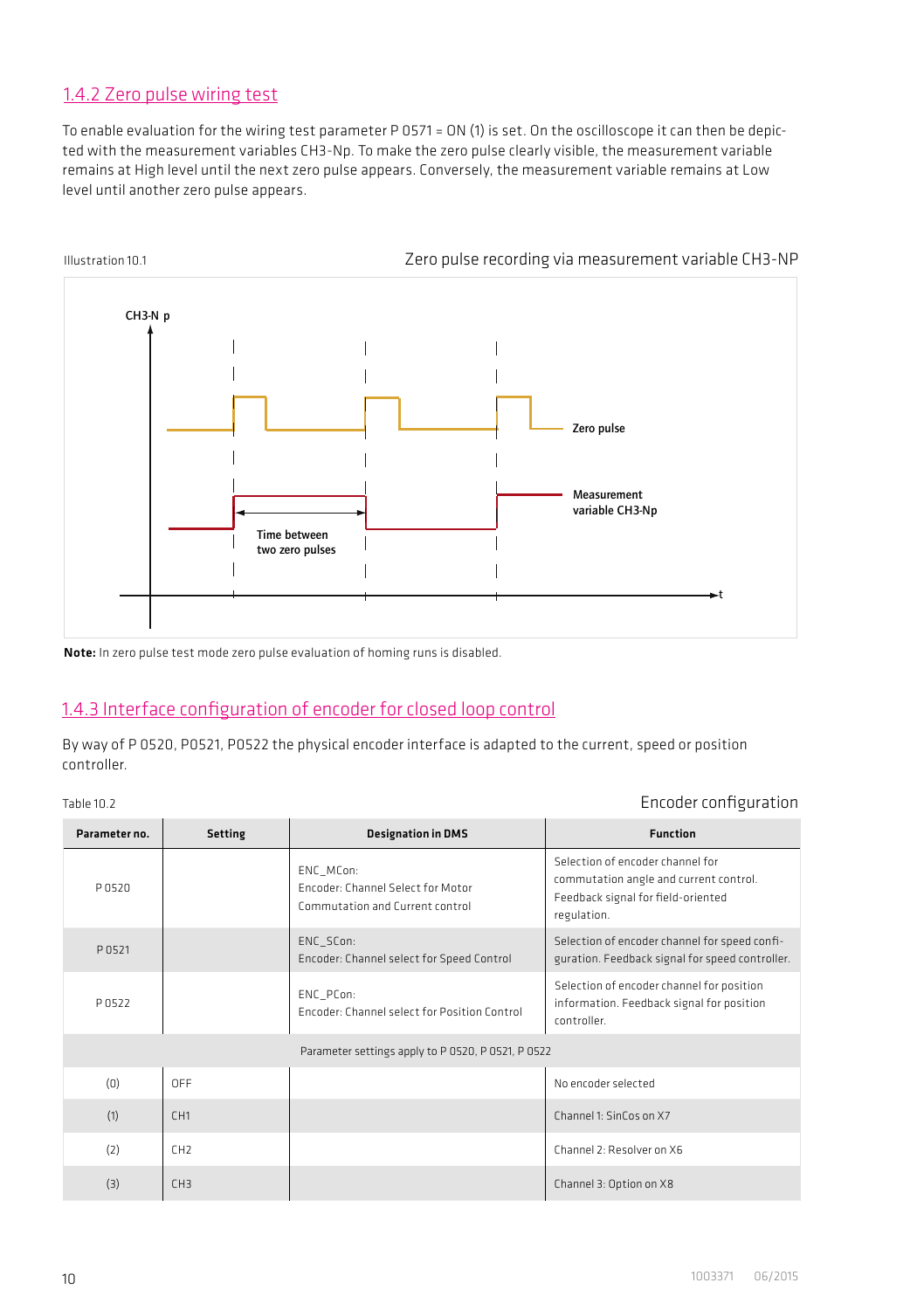

A parameter can only be written or read with the appropriate access rights (e.g. "Local administrator"). A changed parameter must always be saved on the device.

When editable online, a parameter executes a reaction on the device immediately, so inputs must always be carefully checked.

### 1.5 Increment-coded reference marks

In the case of relative encoders with increment-coded reference marks, multiple reference marks are distributed evenly across the entire travel distance. The absolute position information, relative to a specific zero point of the measurement system, is determined by counting the individual measuring increments between two reference marks. The absolute position of the scale defined by the reference mark is assigned to precisely one measuring increment. So before an absolute reference can be created or the last selected reference point found, the reference mark must be passed over.

In the worst-case scenario this requires a rotation of up to 360°. To determine the reference positon over the shortest possible distance, encoders with increment-coded reference marks are supported (HEIDENHAIN ROD 280C). The reference mark track contains multiple reference marks with defined increment differences. The tracking electronics determines the absolute reference when two adjacent reference marks are passed over - that is to say, after just a few degrees of rotation.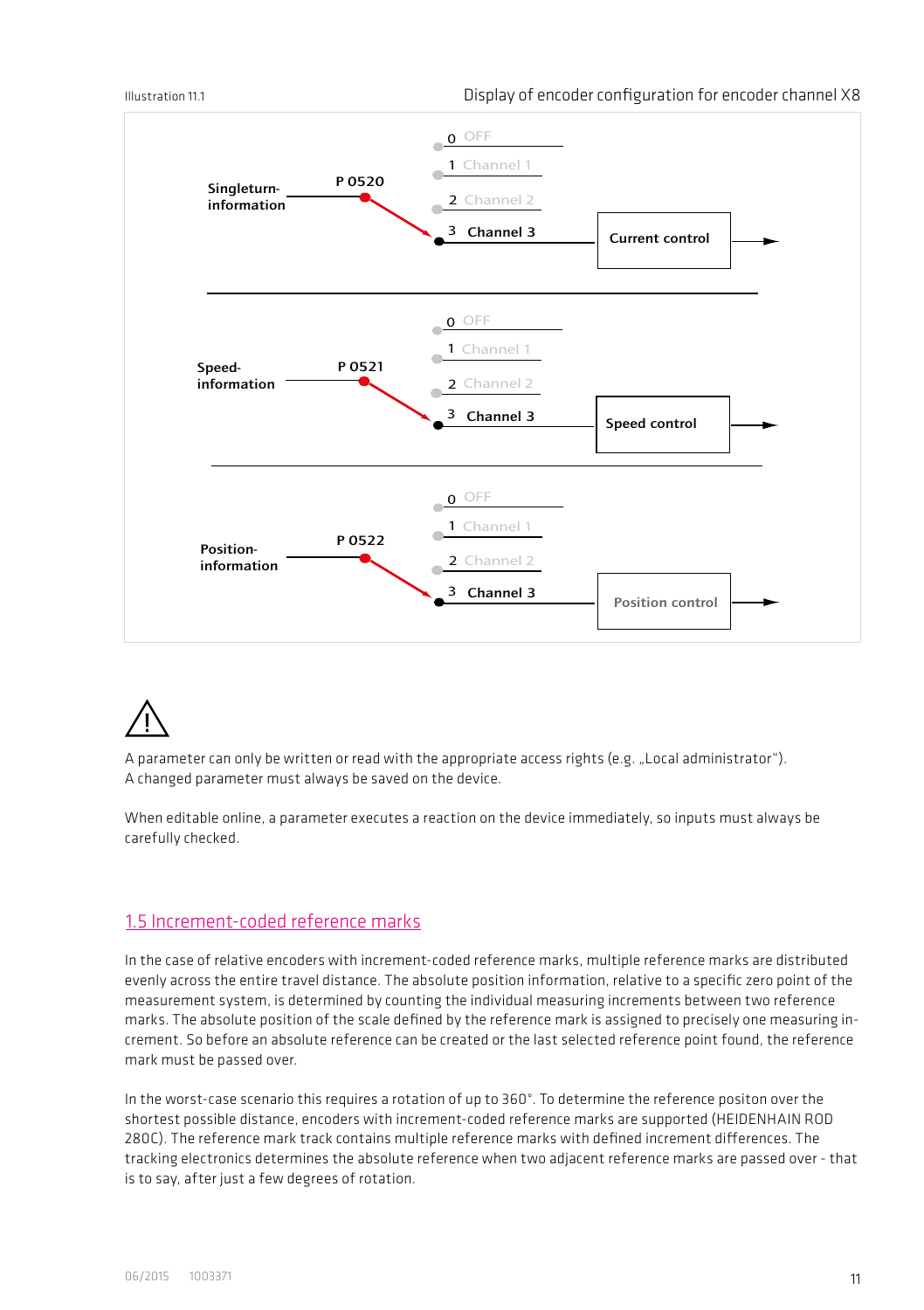## 1.5.1 Rotary measurement system

### Rotary encoder:

- Basic increment, reference measure A: (small increment e.g. 1000)
- corresponding to parameter P 0630 ENC\_CH3\_Nominal Increment A

Basic increment, reference measure B: (large increment e.g. 1001)

• corresponding to parameter P 0631 ENC\_CH3\_Nominal Increment B

The lines per revolution are entered in parameter P 0572 ENC\_CH3\_Lines. A sector increment difference of +1 and +2 is supported. One mechanical revolution is precisely one whole multiple of the basic increment A.

### Illustration 12.1 Schematic view of circular graduations with increment-coded reference marks



Example of a rotary measurement system

### Table 12.2 **Example of a rotary system**

| Lines per revolution<br>P0572 | Number of reference<br>marks                          | <b>Basic Increment G</b><br><b>Nominal Increment A</b><br>P 0630 | <b>Basic Increment G</b><br><b>Nominal Increment B</b><br>P 0631 |
|-------------------------------|-------------------------------------------------------|------------------------------------------------------------------|------------------------------------------------------------------|
| 18 x 1000 lines               | 18 basic marks +<br>18 coded marks<br>$=$ $\Sigma$ 36 | Reference measure A = 1000 lines<br>corresponding to 20°         | Reference measure B<br>1001 lines.                               |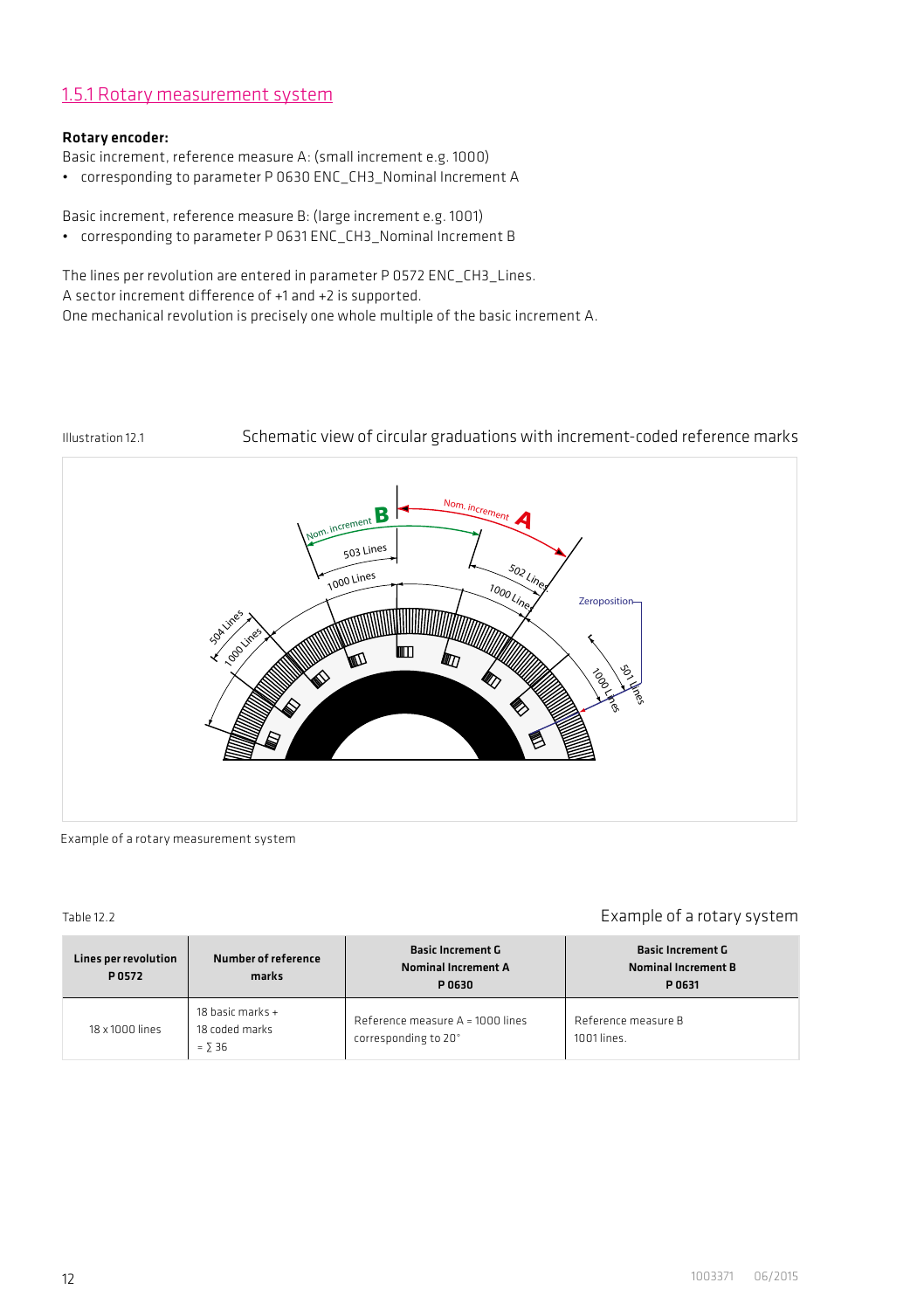### 1.5.2 Linear measurement system

### In preparation:

Illustration 13.1 Schematic for a linear scale



### Homing method for increment-coded encoders:

Supported encoder types:

- Typ -6: Increment-coded encoders with negative direction of rotation
- Typ -7: Increment-coded encoders with positive direction of rotation